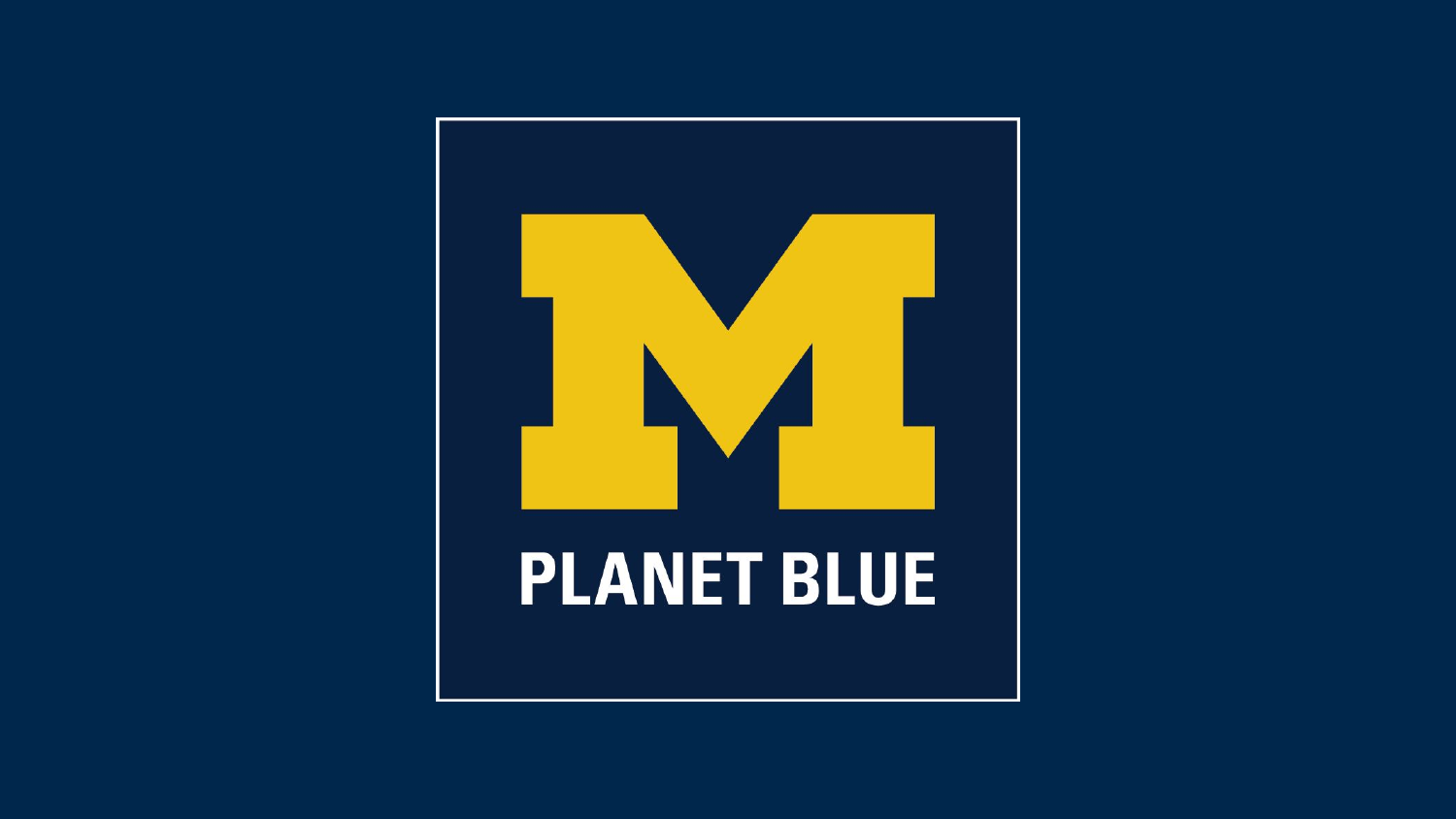## **RECENT MILESTONES**

● The President's Commission on Carbon Neutrality (PCCN), charged with recommending scalable and transferrable approaches toward net-zero emissions, concluded its two-year process in March 2021.

● U-M committed to revised investment natural resources investment strategies in March 2021; now pursuing a net-zero endowment by 2050 and discontinuing direct investments in coal, oil extraction and oil from tar sands, among other steps.

● U-M committed to achieving carbon neutrality in May 2021.

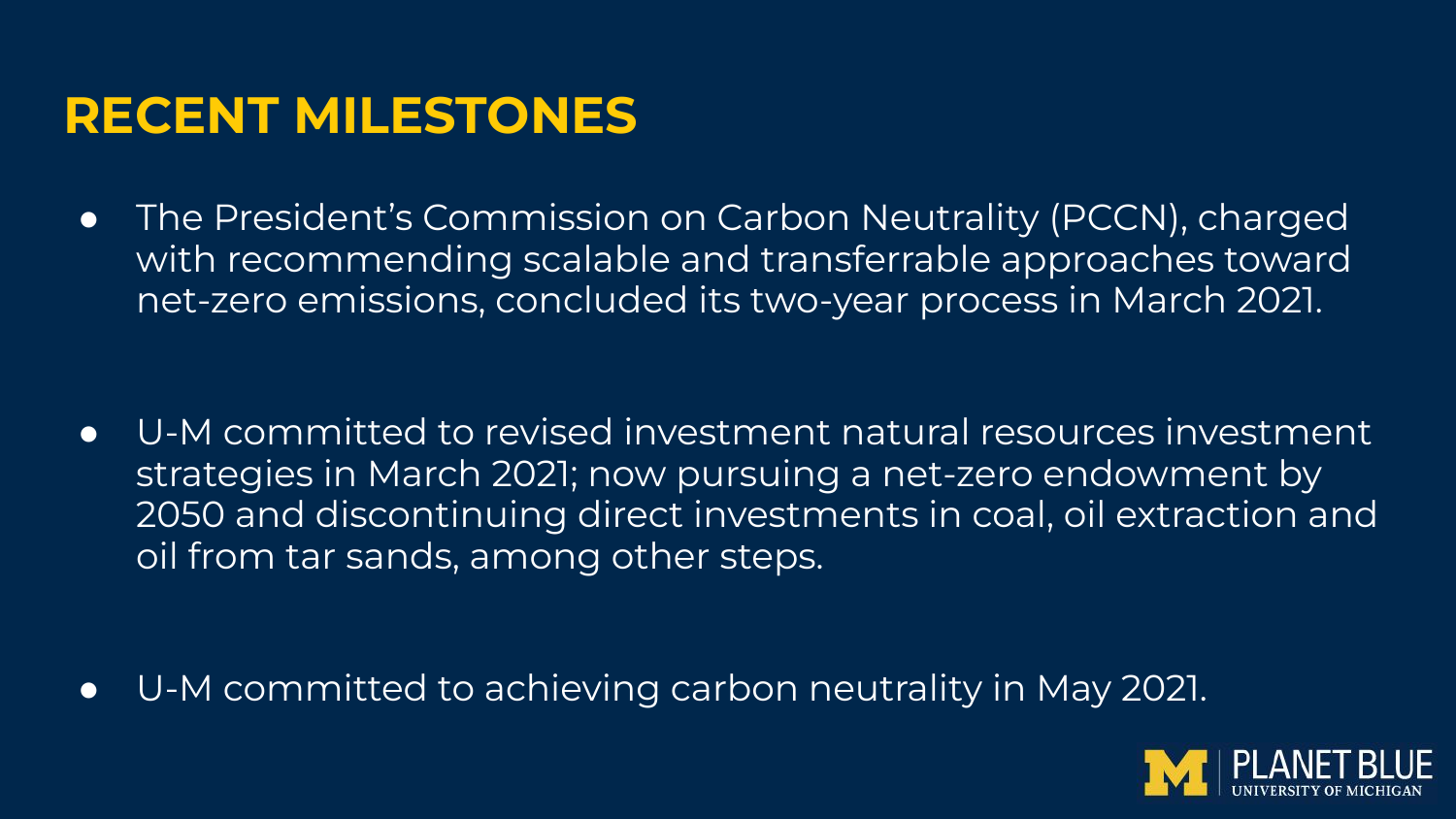# **U-M CARBON NEUTRALITY COMMITMENTS**

- Eliminate direct, on-campus greenhouse gas emissions **(Scope 1) by 2040**.
- Reduce emissions from purchased power to net-zero **(Scope 2) by 2025.**
- Establish **net-zero goals by 2025** for indirect emission sources **(Scope 3).**
- Instill a university-wide culture of sustainability, with justice as a core principle.

*Note: commitments align with international science-based guidelines (IPCC).*

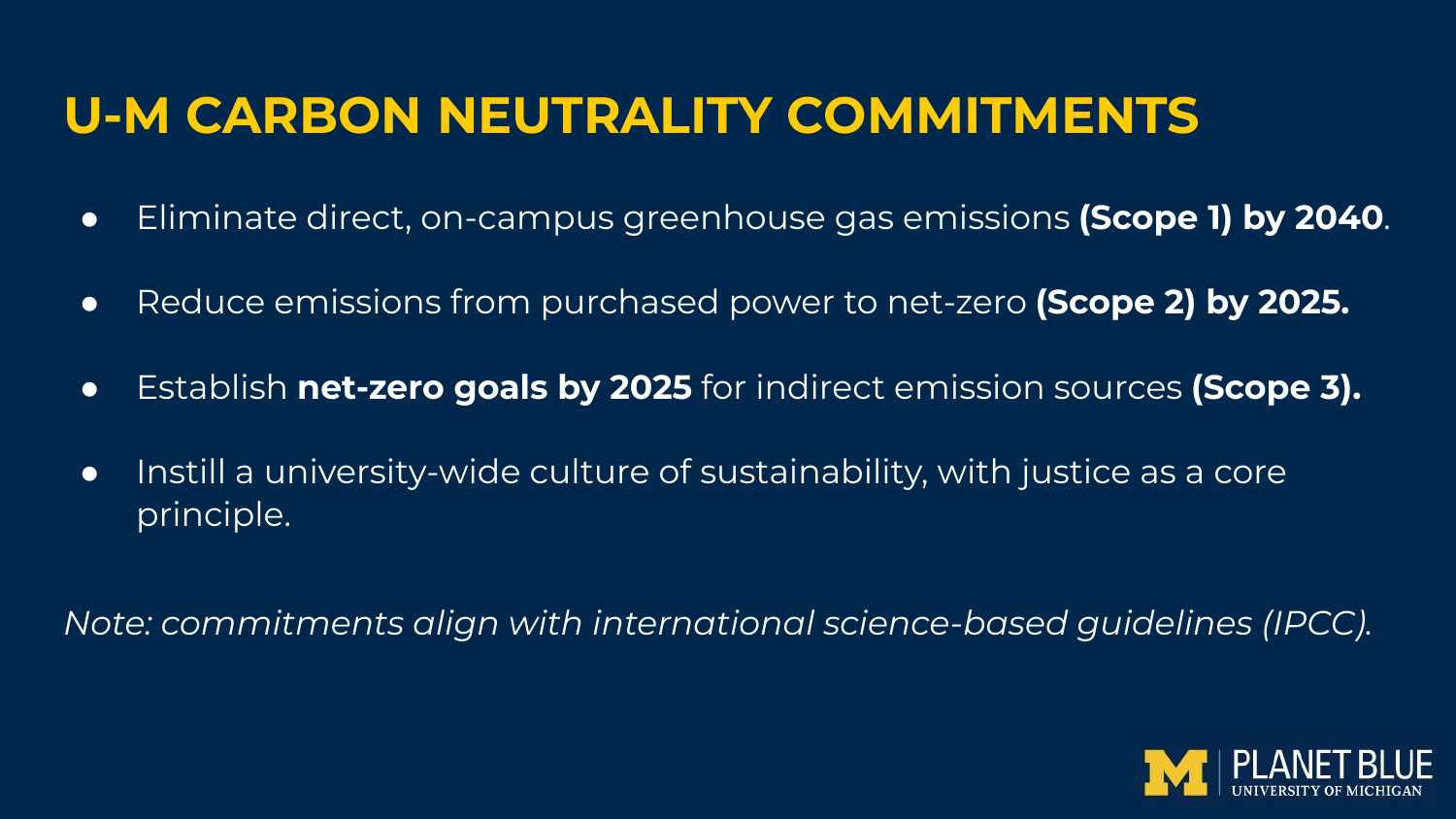# **WORK UNDERWAY/AHEAD**

- Michigan-sourced renewable wind energy now supplying approx. half of the purchased electricity for the Ann Arbor campus
- Geothermal heating and cooling systems plan for the Leinweber Building, as U-M considers future geothermal energy projects
- Four all-electric buses purchased, as a step toward decarbonizing the U-M fleet
- \$1.75 million to seven multidisciplinary research projects each with dramatic potential to help reduce emissions — from the Carbon Neutrality Acceleration Program's first round of funding
- Ongoing collaboration with municipalities and institutions around the region — including the City of Flint — toward their respective environmental plans

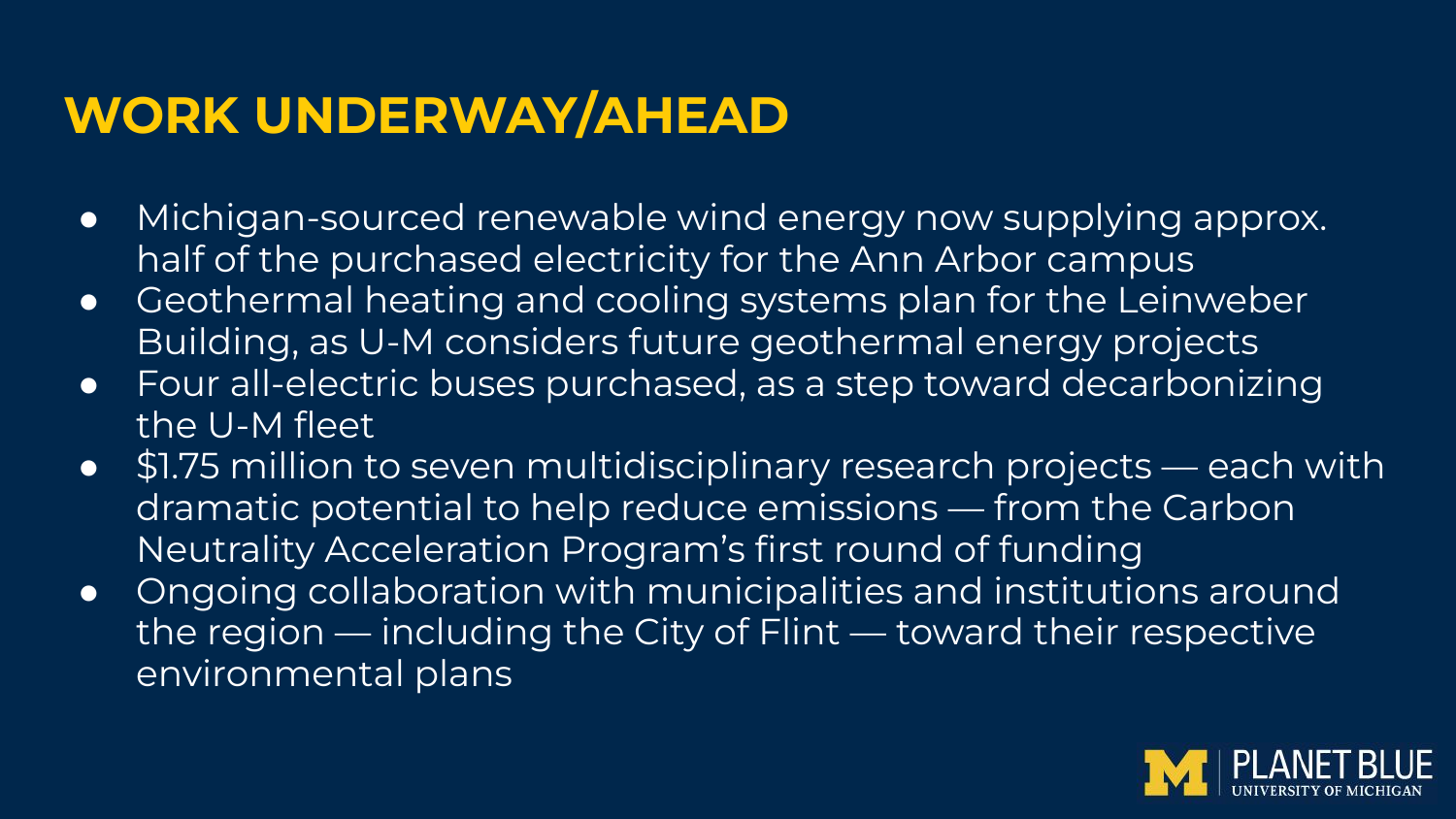### **COMMUNICATIONS APPROACH (PLANETBLUE.UMICH.EDU)**





# **SUSTAINABLE SOLUTIONS FOR THE WORLD**

In the lab, on campus, and in partnership with communities near and far, the University of Michigan is developing just solutions to society's most pressing environmental challenges.



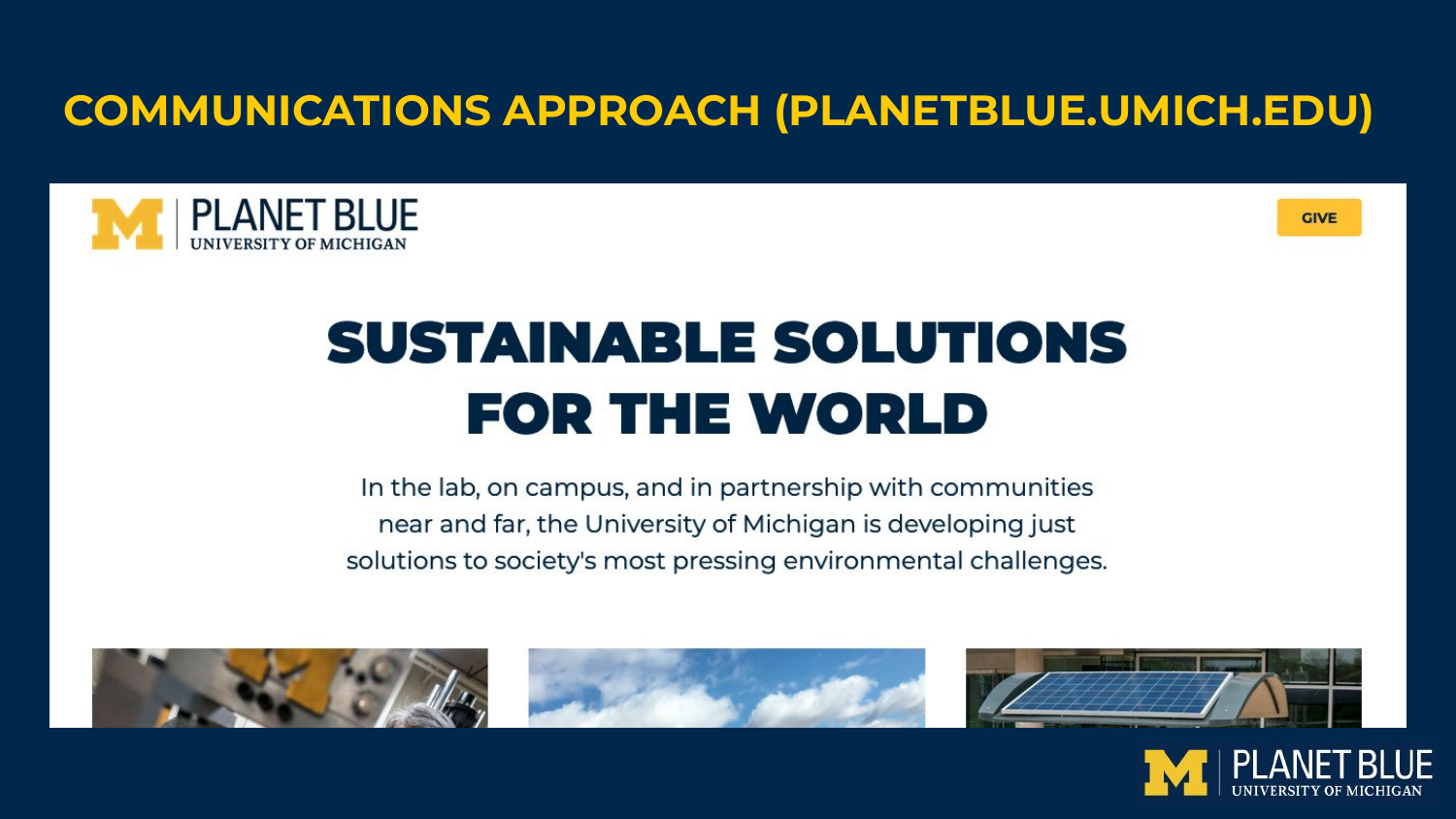#### **PLANET BLUE GLOBAL IMPACT (PLANETBLUE.UMICH.EDU/GLOBALIMPACT)**

- Showcases research and thought leadership across eight "spokes":
	- Water
	- Climate & Energy
	- Environmental Policy & Business
	- Environmental Justice
	- Sustainable Infrastructure
	- Sustainable Food
	- Human Health
	- Conservation & Restoration
- Key audiences include policymakers, business leaders, donors and educators.
- Also highlights relevant faculty, schools/units/centers, and university-wide initiatives

#### **RESEARCH THEMES**

**CLIMATE & ENERGY CONSERVATION & RESTORATION ENVIRONMENTAL JUSTICE ENVIRONMENTAL POLICY & BUSINESS FOOD SYSTEMS HUMAN HEALTH** SUSTAINABLE INFRASTRUCTURE **WATFR** 



Climate change is the issue of our time, and combating the climate crisis is global society's greatest current challenge. A number of technological, business, and policy hurdles must be overcome to ensure the future vitality of both the natural and built environments.

LEARN MORE ABOUT CLIMATE & ENERGY  $\rightarrow$ 

#### **Multidisciplinary** Leadership from 700+ **Experts**

U-M faculty are on the forefront of leading research, teaching, and engagement efforts on an array of environmental topics. Researchers contribute their interests and expertise, enabling the university to serve as a nexus for ideas and far-reaching solutions.

Refresh the page to view additional leading U-M experts in sustainability.

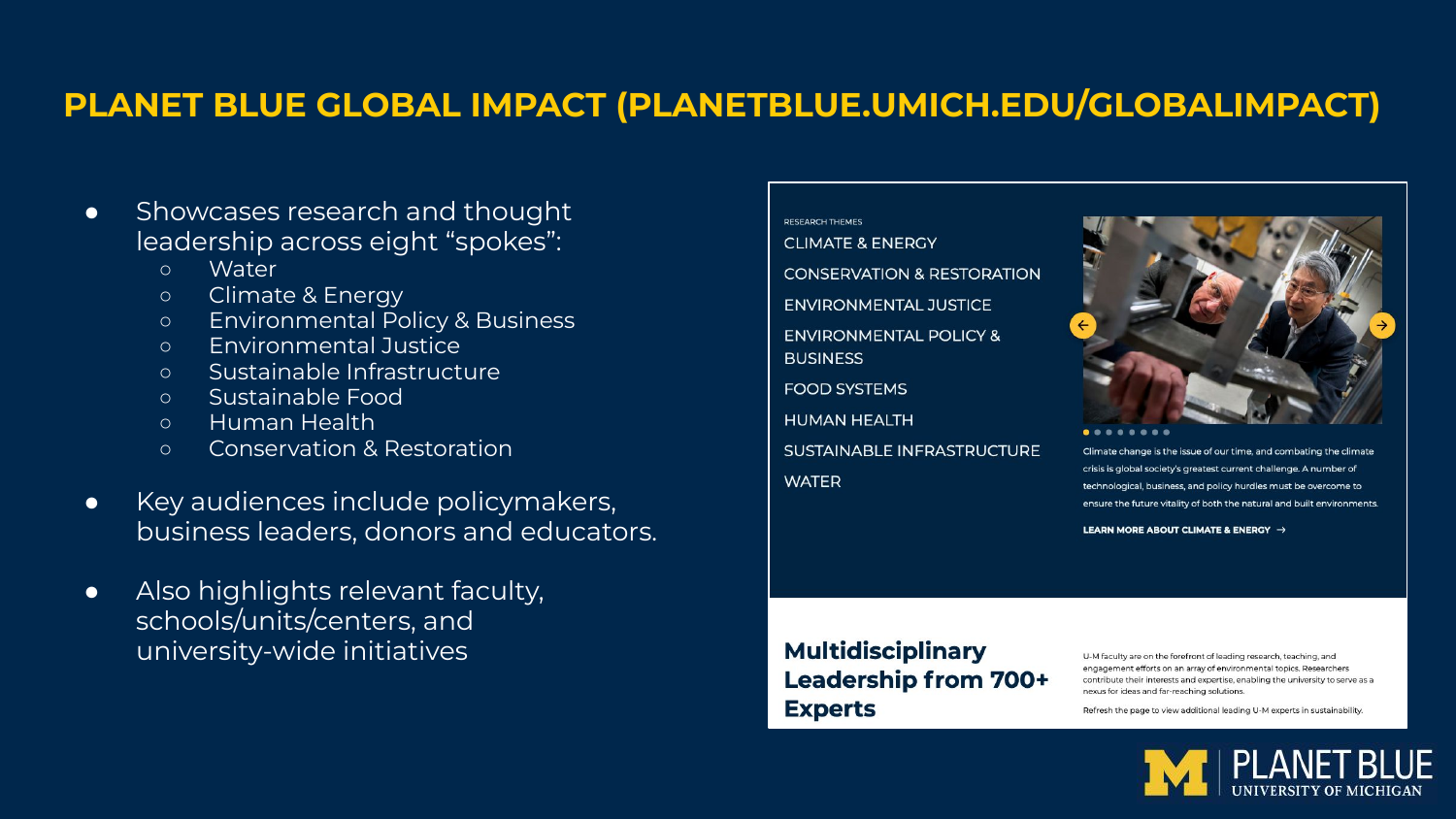### **PLANET BLUE CAMPUS (PLANETBLUE.UMICH.EDU/CAMPUS)**

- Intended to give U-M community members resources and involvement opportunities in sustainability
- Includes pages directed toward students, staff and faculty, respectively
- Highlights U-M progress toward its carbon neutrality goals, as well as toward additional Ann Arbor campus sustainability goals
- Redesign completed to align with Planet Blue Global Impact